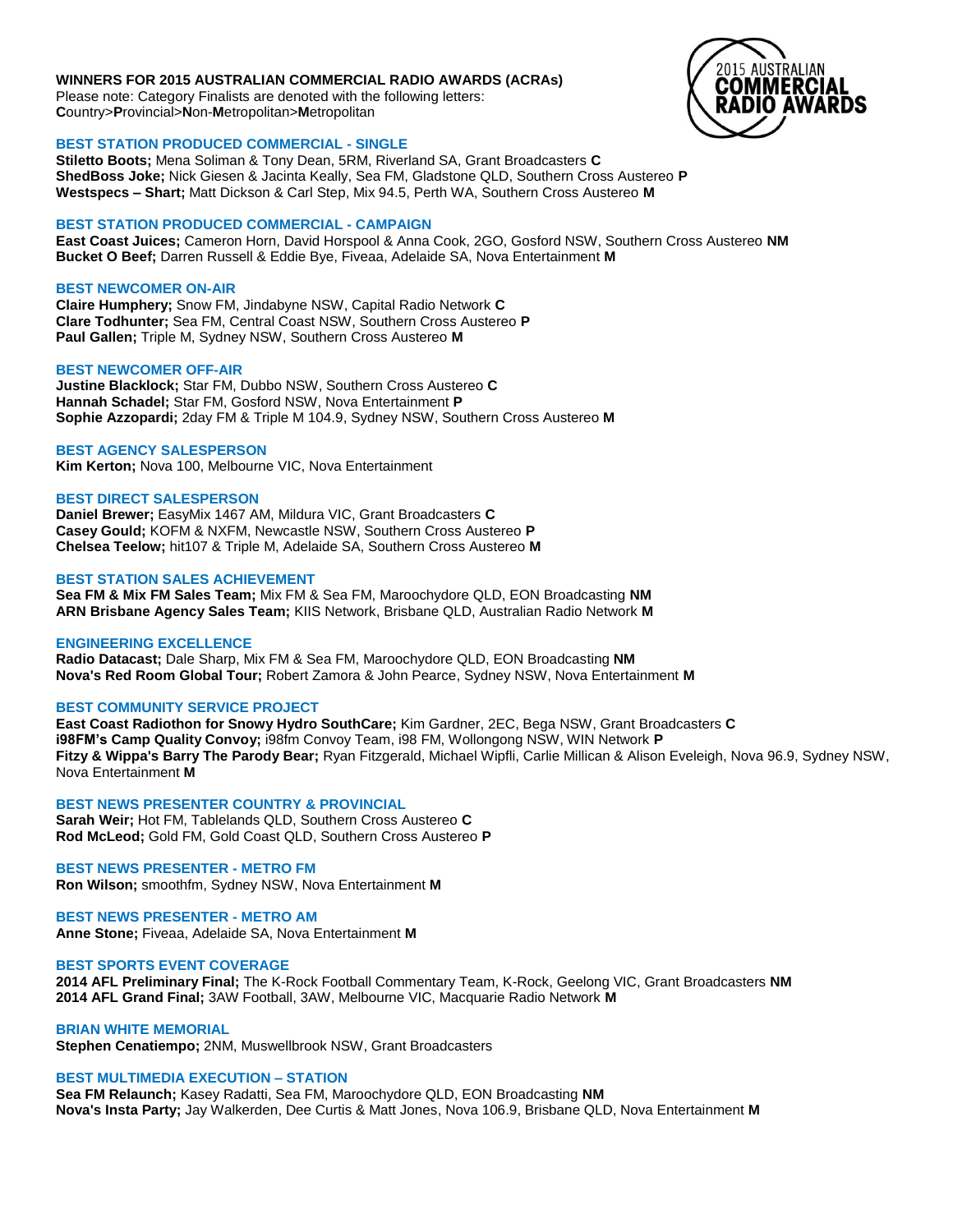## **BEST STATION PROMOTION**

**Power Fm's Schools Breakfast;** Power FM, Muswellbrook NSW, Grant Broadcasters **C Room Rules;** Hot FM, Townsville QLD, Southern Cross Austereo **P Kyle & Jack Give Back Wedding;** KIIS 1065, Sydney NSW, Australian Radio Network **M**

## **BEST ENTERTAINMENT/MUSIC PRESENTER**

**Ashleigh Blucher;** Power FM, Bega NSW, Grant Broadcasters **C Brad Wood;** Sea FM, Central Coast NSW, Southern Cross Austereo **P Tim Blackwell;** Nova Network, Nova Entertainment **M**

## **BEST MULTIMEDIA EXECUTION – SALES**

**IKEA**; Michael Dargan, Tim Ross and Alex Dalrymple, KIIS Network, Australian Radio Network

## **BEST PROGRAM DIRECTOR**

**Dave Drinkell;** 3YB, Warrnambool VIC, ACE Radio Broadcasters **C Ross Turner;** 7HO FM, Hobart TAS, Grant Broadcasters **P Mike Fitzpatrick;** Triple M, Melbourne VIC, Southern Cross Austereo **M**

## **BEST SYNDICATED AUSTRALIAN PROGRAM**

**My Generation;** Authentic Entertainment

## **BEST PROMOTIONS DIRECTOR**

**Stephanie Zalfelds;** Sea FM & 2GO, Central Coast NSW, Southern Cross Austereo **NM Tim Dwyer;** Triple M, Sydney NSW, Southern Cross Austereo **M**

#### **HALL OF FAME**

**Jeremy Cordeaux**, 5aa, Adelaide SA, Nova Entertainment

## **BEST STATION PRODUCED COMEDY SEGMENT**

**Raising the Rugrats Cup;** Jon Vertigan, 3YB, Warrnambool VIC, ACE Radio Broadcasters **C Speak Up Granny;** Luke Bradnam, Hot Tomato, Gold Coast QLD, Hot Tomato **P Peppa Pig Reboot;** Dave Thornton, Jerimiah Busniak & Dan Anstey, Hit 101.9 Fox FM, Melbourne VIC, Southern Cross Austereo **M**

## **BEST SALES PROMOTION**

**Honda Lovin';** Bron Davey, Leilani Vakaahi, Benny Hope & Libby Daniewska, B-Rock, Bathurst NSW, Bathurst Broadcasters **C Galey, Ross & Charli's \$30k Buried Treasure;** Emma Drennan, Andrea Hodgetts & Matt Innes, Sea FM, Gold Coast QLD, Southern Cross Austereo **P**

**Lion King FM;** 973FM, Brisbane QLD, Australian Radio Network **M**

# **BEST DOCUMENTARY**

**Newcastle Earthquake 25th Anniversary;** Nick Blanch, David Dollin, Ross McClymont, Nik Lawson & Mark Brewer, KOFM, Newcastle NSW, Southern Cross Austereo **NM Diary Of An Anzac;** Tony Peterson, Cameron Forsyth, Chris Gregson & Matthew Summerill, 2GB, Sydney NSW, Macquarie Radio Network **M**

## **BEST SPORTS PRESENTER**

**Jock Brady;** 3CS, Colac VIC, ACE Radio Broadcasters **C Phil Small;** 2CC, Canberra ACT, Capital Radio Network **P Tim Lane;** 3AW, Melbourne VIC, Macquarie Radio Network **M**

#### **BEST DIGITAL RADIO FORMAT**

**Triple M Modern Rock Digital;** Jaime Chaux & Jacqui Kassulke, Adelaide SA & Perth WA, Southern Cross Austereo

# **BEST SHOW PRODUCER – TALK/CURRENT AFFAIRS**

**Eddie Williams;** Canberra Live, 2CC, Canberra ACT, Capital Radio Network **NM Harriet Glenn;** Sydney Live with Ben Fordham, 2GB, Sydney NSW, Macquarie Radio Network **M**

#### **BEST SHOW PRODUCER – ENTERTAINMENT/MUSIC**

**Russell Torrance;** Wave FM's Hot Breakfast, Wave FM, Wollongong NSW, Grant Broadcasters **NM Laura Viglino;** Jonesy & Amanda, WSFM, Sydney NSW, Australian Radio Network **M**

#### **BEST MARKETING CAMPAIGN**

**WSFM Pure Gold Campaign;** ARN Marketing Team, WSFM, Sydney NSW, Australian Radio Network

## **BEST NETWORKED PROGRAM**

**Country Today;** Don Plenty, ACE Radio Broadcasters **C The Noise;** Grant Broadcasters **P Kate, Tim & Marty;** Kate Ritchie, Tim Blackwell & Marty Sheargold, Nova Entertainment **M**